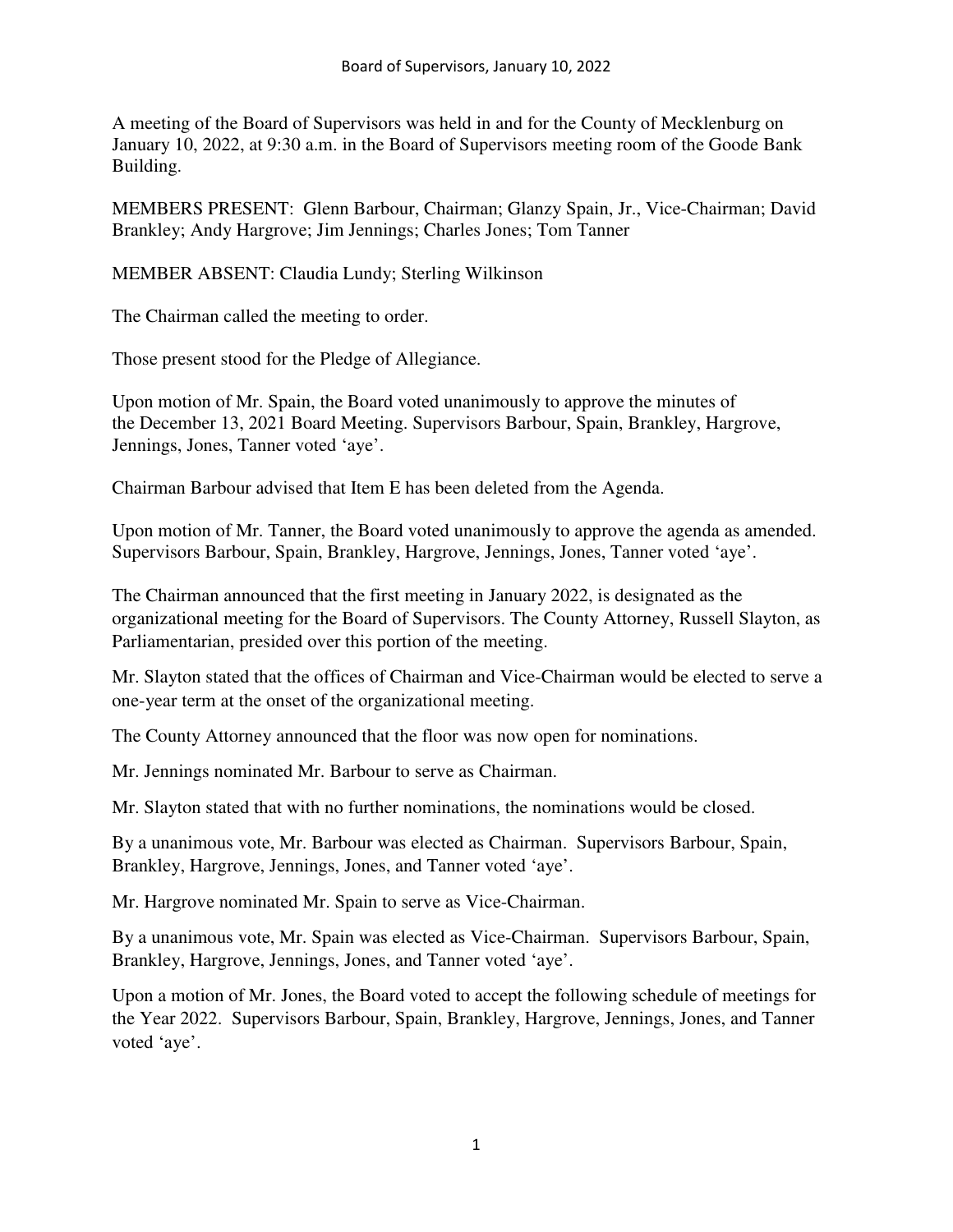# **MECKLENBURG COUNTY BOARD OF SUPERVISORS**

## **2022 SCHEDULE OF MEETINGS**

|   | January 10th   | 9:30 AM |
|---|----------------|---------|
|   | February 14th  | 9:30 AM |
|   | March 14th     | 7:00 PM |
|   | April 11th     | 9:30 AM |
|   | May 9th        | 9:30 AM |
|   | June 13th      | 7:00 PM |
|   | July 11th      | 9:30 AM |
|   | August 8th     | 9:30 AM |
|   | September 12th | 7:00 PM |
| * | October 11th   | 9:30 AM |
| * | November 7th   | 9:30 AM |
|   | December 12th  | 7:00 PM |

\* October 10th is a State Holiday

\* VACo Conference - November 13th-15th

All meetings are held at 350 Washington Street in Boydton, Virginia at the Goode Bank Building in the Board of Supervisor's Meeting Room.

Upon a motion of Mr. Tanner, the Board voted to adopt Robert Rules of Order and those rules previously adopted by the Board. Supervisors Barbour, Spain, Brankley, Hargrove, Jennings, Jones, and Tanner voted 'aye'.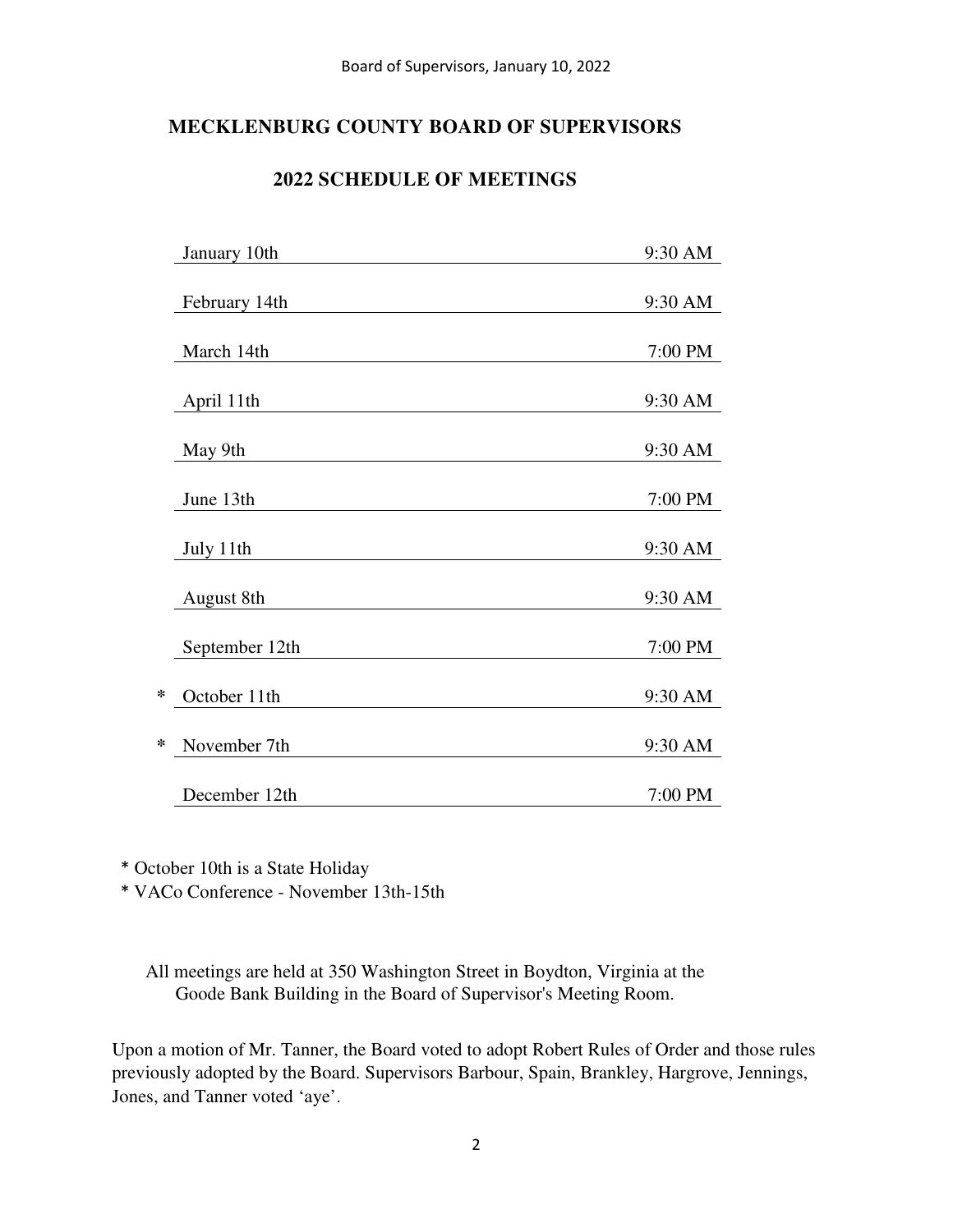A public hearing was held on an appealed application by Seven Bridges Solar for Comprehensive Plan review by the Mecklenburg County Planning Commission pursuant to Virginia Code 15.2-2232 of its proposed seven hundred ninety-nine (799) acres out of one thousand eight hundred forty-one (1,841) acres, 105 MW solar energy facility to be located on Mecklenburg County on Tax Parcel Numbers 36574, 6775, 7846, 8177, 7779, 8502, 35328, 7211, 8241, and 35051. These properties are located on the west side of Scotts Crossroads (Route 633), approximately  $2/10^{th}$  of a mile north of its intersection with Highway 47, east and west side of Highway 49, approximately  $1/10<sup>th</sup>$  mile north of its intersection with Highway 682 (Fort Mitchell Road, and on the east side of Highway 682 (Fort Mitchell Road), approximately  $1/10<sup>th</sup>$  mile north of its intersection with Highway 683 (Lenhart Drive), Chase City District.

On September 30, 2021, the Planning Commission determined that the 7 Bridges Solar Project was not "substantially in accord" with the County's Comprehensive Plan for the following reasons:

1. The solar facility location is within proximity to the South Meherrin River (including the creeks of Finneywood and Horsepen, which flow into the Meherrin River).

2. Construction of the solar facility will remove 799 acres of Agricultural property from production.

3. The solar facility is within two miles (3,012.8 feet) of an existing solar facility (Grasshopper Solar).

4. The solar project is over 500 acres.

Mr. Matt Thornton, Director of Development for Long Road Energy representing the Seven Bridges Project addressed the Board thanking the Board for hearing the appeal and the reason why they feel this project is in accord with the Mecklenburg County Comprehensive Plan. He stated that this project is not near a town, not visible from a main road and will only occupy a small portion of a large site. He stated that Long Road Energy has developed a relationship with the Chase City Community and read a testimony from a locality in Texas that they have previously collaborated with. Mr. Thornton reviewed several aspects of the project that are in accordance with the Comprehensive Plan.

Ms. Ann Neal Cosby, Attorney with McGuire Woods addressed the Board going over why Long Road Energy believes that the Planning Commission's decision on this project should be overruled. She pointed out that the Code of Virginia states that Planning Commission gets to decide if the project is "substantially in accord" with the Comprehensive Plan, highlighting that the language is not completely in accord. Ms. Cosby presented a site map of the proposed project showing its 1841 acres in total, 799 acres within the fence and 209 acres under panels. The site will have buffers of 100 feet. She stated that this project falls within the Comprehensive Plan's goals for Economic Development and Natural and Cultural Resources and that the Board should allow this project to move forward to the County's Solar Development Special Exception Permit review process.

The Chairman opened the meeting to public comment on the matter.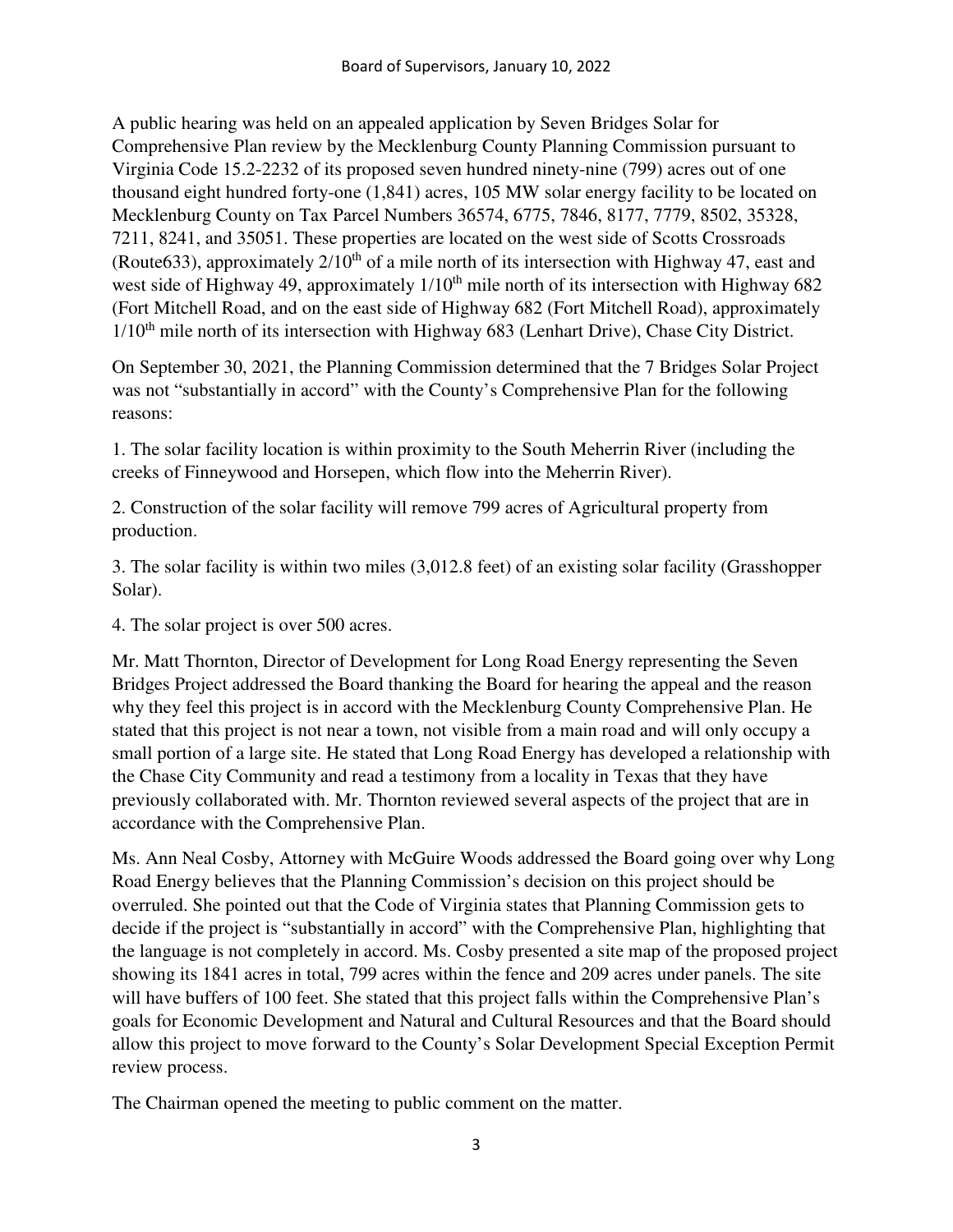Ms. Jean Clary Bagley, South Hill Resident addressed the Board stating that she has served on the Board of Virginia Dominion Power for many years and that it is evident that solar energy is Americas fastest growing power source, providing clean green energy. She is in support of the Seven Bridges Solar Project and its Economic Development impact as well as the tax benefits to the County. Ms. Bagley stated that she is a real estate agent and new homeowners to the area request solar power or renewable energy.

Ms. Susan Mullin, Charlotte County Resident and one of the property owners, addressed the Board as an Environmentalist. She stated that climate changes are coming quickly and that we need as much solar as we can get. She stated that she believes this project will be a great suit for the County.

Mr. Steve Normand, Manager of the Microtel in South Hill addressed the Board. He stated that he is in support of this project because of the economic impact it will bring to his hotel. He stated that the construction workers are long term extended renters of his hotel and as well as the gas and the restaurant industry. They stay 7 nights a week and help the area's small businesses.

Mr. Brandon Estes spoke against the Seven Bridges Solar Project. He stated that there would be no benefit to the County with a project of this size. He stated that these projects can only compete with government subsidies. He supports as far as renewal energy goes, he supports nuclear or natural gas as it is much more sustainable.

Mr. John Jansen, South Hill Resident addressed the Board stating that the reason this type of project is restricted in the Comprehensive Plan is the County has learned that these types of companies do not do what they say. He stated that this land is in timber currently, because it is highly erodible and environmentally sensitive. He stated that a group he belongs to is called "Friends of the Meherrin". This group was formed when the previous solar project "Grasshopper" failed to comply with erosion and sediment laws.

Ms. Judy Brothers addressed the Board reading a letter to the editor that she recently posted and asked that the Board deny the application of appeal. She is not in favor of solar power as a renewable energy.

Mr. Skyler Zunk of Conservatives for Clean Energy addressed the Board in favor of the Seven Bridges Solar Project. He stated this is a well-sited project and will be great for the Commonwealth. He stated that property rights are important and if you are not adversely affecting your neighbor, you should be allowed to do on your land what you wish. He stated that the tax benefit would be substantial for 30 years to the County.

Mr. Monty Hightower, Chase City Resident addressed the Board stating that he has seen firsthand what the economic benefits these type of projects have on small towns, such as Chase City. He would like to see Chase City continue to blossom with another solar project. He believes that this project will not have the number of problems that previous projects have had.

Mr. Alden Faringer, Mayor of Chase City spoke on behalf of the Seven Bridges Solar Project. He thinks that Long Road Energy has been easy to work with and that they have done everything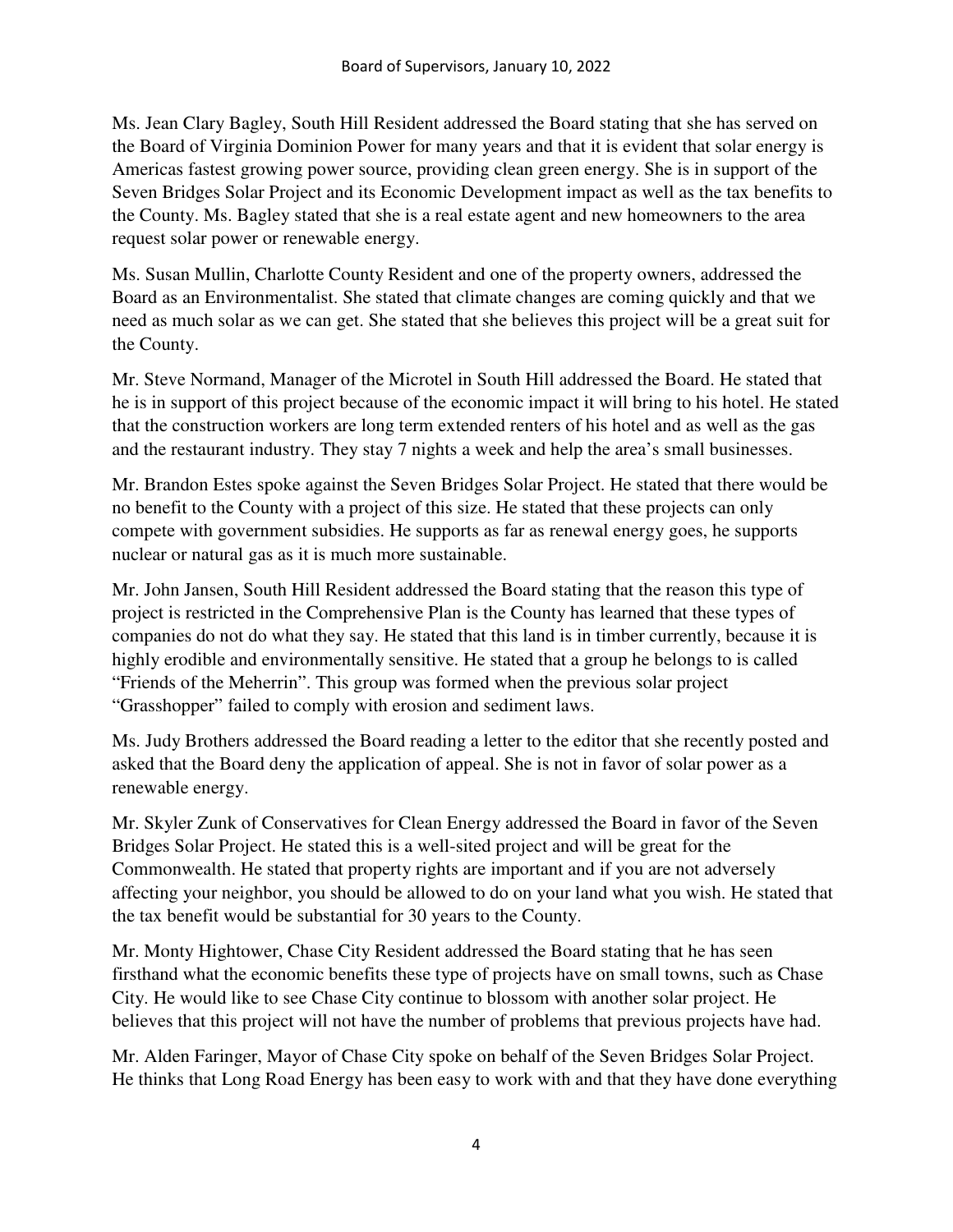that has been asked of them. He would like the Board to overrule the Planning Commission's decision and let them get to the Special Exception Process.

Upon a motion of Mr. Brankley, the Board voted unanimously to adopt the following resolution. Supervisors Barbour, Spain, Brankley, Hargrove, Jennings, Jones, and Tanner voted 'aye'.

#### **RESOLUTION**

 **WHEREAS,** by a 9-0 vote on September 30, 2021, the Mecklenburg County Planning Commission ("Planning Commission") determined that the application of 7 Bridges Solar, LLC ("Applicant") is not substantially in accord with the Mecklenburg County Comprehensive Plan ("Comprehensive Plan");

 **WHEREAS,** the Applicant appealed that decision by the Planning Commission, and a duly advertised public hearing was conducted by the Mecklenburg County Board of Supervisors ("Board") prior to consideration of this resolution.

 **IT IS ACCORDINGLY, HEREBY RESOLVED AS FOLLOWS:** After consideration of the unanimous decision made by the Planning Commission, after consideration of the reasons stated by the Planning Commission in support of its decision, and after consideration of the comments and information provided at today's public hearing, the Board declines to exercise the right afforded to it by Virginia Code Section 15.2-2232 to overrule the decision of the Planning Commission, and accordingly, the Planning Commission's decision of September 30, 2021 is not overruled.

ADOPTED this  $10<sup>th</sup>$  day of January, 2022.

A public hearing was held on an application by Alan and Melissa Hartman (Bracey History Project LLC) for a special exception permit to allow for a registered office space for the 501c4 non-profit organization. This property, identified as County Tax Number 181A00-((01))-031, zoned Residential R-2 is located on the north side of Brookstone Drive, approximately  $1/10^{th}$ mile west of its intersection with Oak Court, LaCrosse District, Election District 3, County of Mecklenburg. Reference Deed Book LR-11-3005.

Ms. Melissa Hartman addressed the Board of behalf of her application explaining the work of her non-profit organization by preserving and highlighting the history of Bracey.

Upon a motion of Mr. Tanner, the Board voted unanimously to approve an application by Alan and Melissa Hartman (Bracey History Project LLC) for a special exception permit to allow for a registered office space for the 501c4 non-profit organization. Supervisors Barbour, Spain, Brankley, Hargrove, Jennings, Jones, and Tanner voted 'aye'.

Under public comment:

Mr. Gene Long addressed the Board with questions about another potential solar project application in the Daniels Road area stating that if so, he is not in favor. He questioned how many locations around the County are being looked at and the Enviromental Impact they will have on the County.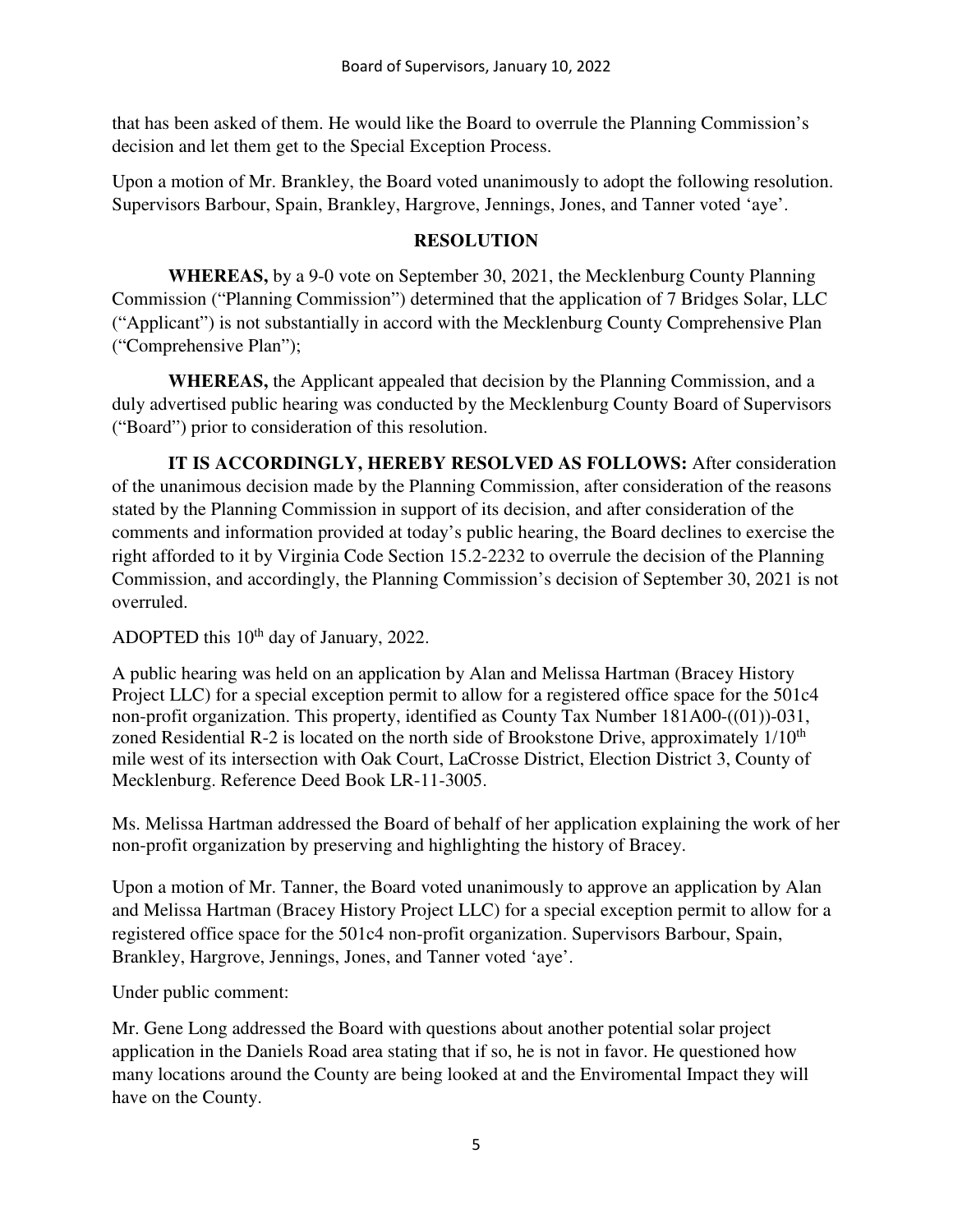Ms. Petrina Carter, President and CEO of Tri-County Community Action Agency addressed the Board with an update on her agency since November. Since then they have received a grant for 2.5 million from the Bezos Foundation to help with homelessness in the 3 counties served. Ms. Carter advised that this grant will be spread over five years and her agency needs to hire an intake worker and counseling specialist that will work directly in Mecklenburg County. She advised that Tri-County also has several other openings throughout their agency. Ms. Carter also advised that Mecklenburg County's weatherization program was out for bid and her agency has placed an application to provide that service.

Mr. Robert Rosenthal, Library Director addressed the Board with an update on the Mecklenburg County Libraries. He advised that Covid-19 has impacted the Library system. Because of this impact, they have added numerous services to residents such as hot spots, chromebooks, expanded e-offerings such as online books and movies. They have added a hybrid meeting/studio room allowing people remote access.

Mr. Spain questioned why the Library does not desire to hand out Covid testing to the community.

Mr. Rosenthal explained that he did not want the community to associate sickness with visiting a library and in order to protect his staff and patrons.

The Budget & Finance Committee met on Monday, January 10, 2022, at 8:30 a.m. in the Board of Supervisors Meeting Room.

MEMBERS PRESENT: Glanzy Spain, Chairman; Charles Jones; David Brankley; Jim Jennings

ALSO PRESENT: Glenn Barbour, Andy Hargrove; Tom Tanner, Wayne Carter, County Administrator; Judy Sheffield, Assistant County Administrator, Alex Gottschalk, Deputy County Administrator; Ed Taylor, Commissioner of the Revenue; Paul Nichols, School Superintendent; Brian Dalton, School Maintenance Director

The Chairman called the meeting to order.

Mr. Brian Dalton presented the following Capital Improvement requests to the Committee. The total cost of the requested Capital Improvement Projects are \$725,000.00.

# ● **Employee Parking Lot Construction @ CO/Trailer Demo (\$135,000.00)**

- We would like to construct an additional parking lot in the fenced in area behind the Central Office. We need more parking spaces when we have training sessions and Board meetings. This would also provide a secure area to park county cars that are not in use. There is also an office trailer that will need to be demoed to make room for the parking lot.
- **Transportation Radio Project (\$58,000.00)** 
	- Our current VHF radio system has many "dead spots" throughout the county due to only 1 repeater in the Baskerville area. This means we have little to no radio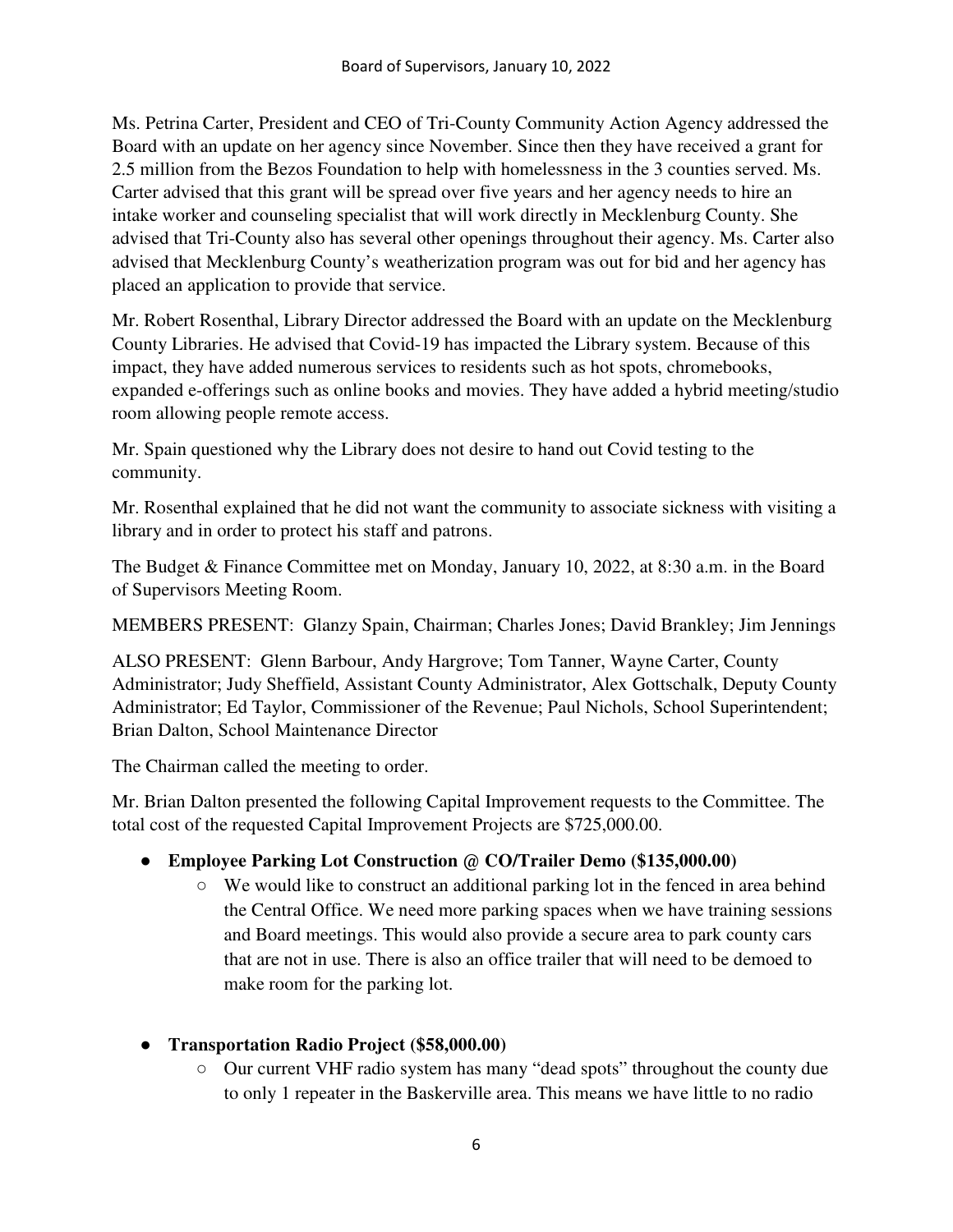communication with most of our drivers as they transport students on a daily basis. MCPS has been working with Jon Taylor, Emergency Services Coordinator for Mecklenburg County, and Dan Christie with Mobile Communications America for over a year to help come up with a solution that would allow the school system to use Mecklenburg County's current UHF infrastructure for radio communication on our buses and cars. This should benefit both parties by adding more capacity to Mecklenburg county's existing system. MCPS was able to acquire the bulk of the funding through the School Equipment Grant (\$192,000). We would need the remaining \$58,000 to cover the remaining balance. This is however a time sensitive request as Motorola will have a 30% price increase after January 14th, 2022. We would like to be able to lock in on the current pricing.

## ● **New School Radio Project (\$69,000.00)**

○ The new secondary school complex sits on a huge campus covering over 200 acres and the main building being constructed of CMU block wall. We have worked once again with Mobile Communications America to provide a solution to our radio communications needs. A reliable UHF system is crucial to the daily safety and security of our students, staff, and campus. This too is a time sensitive request as Motorola will have a 30% price increase after January 14th, 2022. We would like to be able to lock in on the current pricing.

#### ● **New School Uniforms (\$326,000.00)**

 $\circ$  MCPS will be combining 4 existing secondary schools with 4 different mascots into a combined facility using 1 common mascot, The Phoenix. This will require the purchase of new uniforms for all sports, cheerleading, and Marching Band. Current MCMS and MCHS principals and new Activities Administrator have worked with BSN to design and outfit our sports teams with Nike uniforms, cheer with Varsity Cheer uniforms, and Band with uniforms from Demoulin. A panel of MCPS employees have participated in the process.

Upon a motion of Mr. Jones, the Committee unanimously recommended all the reports excluding the Turf Equipment for the school complex for a total of \$588,000.00.

There being no further business, the meeting was adjourned.

Upon a motion of Mr. Spain, the Board voted unanimously to approve the all the capital requests for the new school complex from the School Board excluding the Turf Equipment for a total of \$588,000.00. Supervisors Barbour, Spain, Brankley, Hargrove, Jennings, Jones, and Tanner voted 'aye'.

Under the County Administrator's report: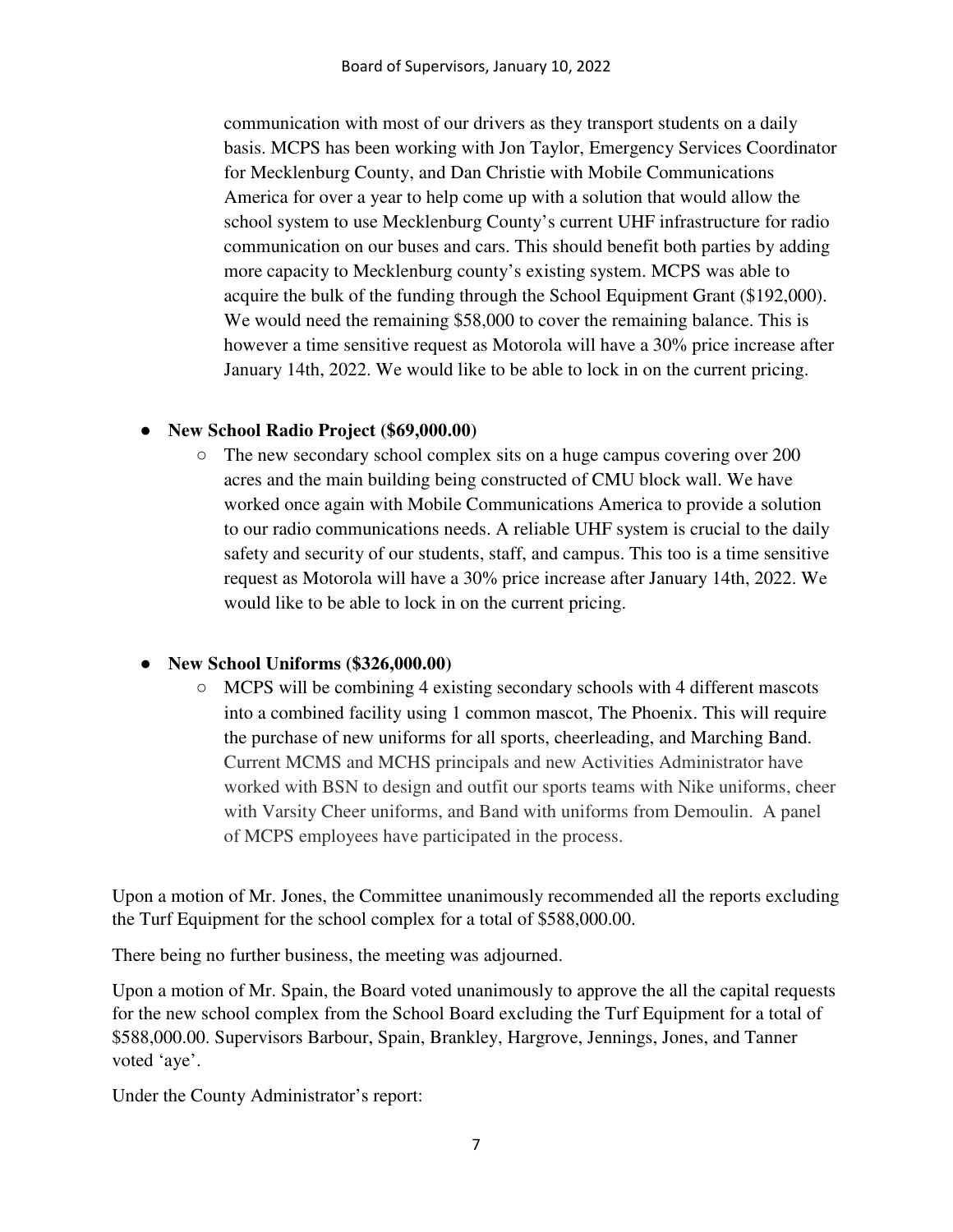Mr. Carter advised that the Building Official's report shows a new building for Microsoft and an increase for the month and well as the Zoning Administrator's monthly report. Mr. Carter said that the Animal Control's monthly report and the Sheriff's monthly report were included in the packet for review.

Mr. Kevin Smith, VDOT Assistant Resident Engineer addressed the Board with the monthly update from VDOT. He advised that all liter was picked up on primary routes and some secondary routes in December. The first snow removal last week was successful as well as sending trucks to northern Virginia to assist. A meeting was held with Traffic Engineers on the Highway Fifty-Eight/Highway Fifteen intersection in Clarksville. He advised they are going to study the areas of concern again. The Superintendent position in the Clarksville District has been filled by Mr. Brad Whittington.

Mr. Carter advised the Board that the holiday schedule that the County will follow is included in the packet.

Under the Chairman's report:

Chairman Barbour presented the Committee Assignments for the 2022 year.

Mr. Josh Hatchell has resigned from the Virginia Alcohol and Safety Program Board due to a change in positions.

Upon a motion of Mr. Tanner, the Board voted unanimously to appoint Mr. Allen Nash to serve on the Virginia Alcohol and Safety Program Board. Supervisors Barbour, Spain, Brankley, Hargrove, Jennings, Jones, Tanner voted 'aye'.

Upon a motion of Mr. Spain, the Board voted unanimously to approve the consent calendar as it relates to the December bill's list. Supervisors Barbour, Spain, Brankley, Hargrove, Jennings, Jones, Tanner voted 'aye'.

Under Board Member Matters:

Mr. Jones stated that he was glad to hear that the new school is on budget and on schedule. He thanked Ms. Carter with Tri-County Community Action Agency and stated that he was glad the kids were back in school today.

Mr. Tanner advised that with Covid back on the rise, EMS and Hospitals are taxed right now. He stated that the amount of calls is more than ever and reminded everyone that if you call an ambulance to get to the hospital, you will not get seen any quicker. Mr. Tanner stated that yesterday was Law Enforcement Appreciation Day and thanked our Law Enforcement especially the Sheriff's Office. Mr. Tanner wanted to recognize Robert and Tammy Furr and Ernie Thompson for collecting supplies for the Kentucky Tornado Victims. They drove three truckloads of supplies to them. Mr. Tanner next reminded the citizens to do research before signing any solar obligations for their property.